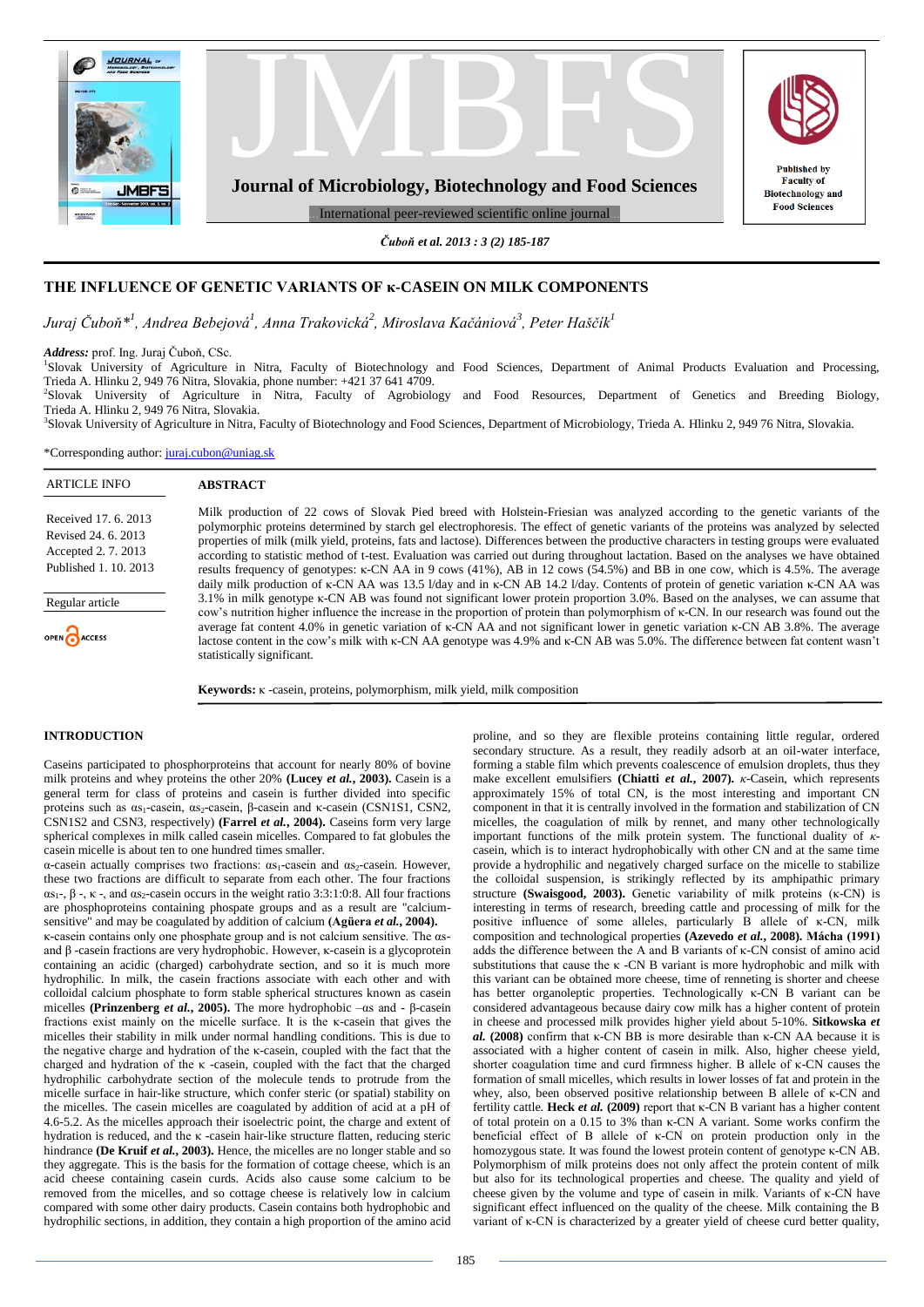less fat loss in whey, milk protein coagulation faster and consumes less rennet. In the milk containing κ-CN BB is coagulation time shorter by 24% than in milk containing κ-CN AA, the consistency of the curd is firmer by 37% and the yield of the product is increased by 5-10% **(Wedholm** *et al.***, 2006).**

The aim of this work was to determine the frequency of κ-casein genotypes and effects of κ-casein on the chemical composition of the milk.

### **MATERIAL AND METHODS**

In this work were analyzed 22 samples of cow's milk crosses of Slovak Pied and Holstein-Friesian breeds. For the analysis milk samples were collected monthly throughout lactation. Milk (500 ml) were sampled, cooled to 5-10  $^{\circ}$ C in the refrigerator and were analyzed next day (14-16 hour after sampling).

- In the laboratory were determined:
	- Fat content (g/100ml) The lactose content  $(g/100 g)$
	- Protein content (g/100 g).

Fat, protein and lactose were analyzed quickly by analyzer MILKOSCAN 104 A/B. The essence of the method is the determination of milk constituents with infrared analyzer, which measures the amount of light absorbed in certain wavelengths molecules of fat, protein and lactose.

- 1. For the determination of fat content was measured amount of absorbed light by carboxy ester bonds of glycerides, at a wavelength of about  $5.73x10^{-6}$  meters. Fat content was analyzed in g/100ml and calculated to g/100g.
- 2. For the determination of protein content was measured amount of light absorbed by secondary amide groups of peptide bonds, at a wavelength of  $6.46x10^{-6}$  meters.
- 3. For the determination of lactose, at a wavelength of about  $9.61x10^{-6}$ meters.

### **Preparation of samples**

Samples were heated in a water bath at 35-40 °C, thoroughly mixed to make it homogeneous dispersed fat, but foaming of milk is undesirable. Sample was mixed with a stirrer of device once again for 5-10 seconds. The required amount for analysis (6 mL) was taken up by pump. Measured results were automatically displayed on the display and were written to the printer device.

#### **Determination of casein fractions**

Individual protein solutions were prepared separately by dissolving 125 mg of purified  $\alpha s_1$ and  $\alpha s_2$ -casein, 100 mg of β-casein or 25 mg of κ-casein in 5 ml of a solution containing 8 M urea, 165 mM Tris, Trips 44 mM sodium nitrate and 0.3% β-mercaptoethanol. A mixed standard solution was prepared by mixing 1 ml of each individual protein solution and adding 2 ml of urea solution, and then adding urea solution to a final volume of 5 ml. Further dilution was carried out to produce a final casein concentration of 2 mg mL−1. Twenty microlitre was then directly injected into the HPLC system. The casein fractions were quantified using RP-HPLC system. The milk samples were prepared for analysis by diluting 0.5 ml skimmed milk with 1.5 mL of urea solution. The diluted samples were filtered with a 0.45 μm PVDF filter and analysed in a Dionex system consisting of P680 HPLC pump, ASI – 100 automated sample injector, thermostatted column compartment TCC100, PDA – 100 photodiode Array Detector with a Jupiter C4 column (250x4.6 mm, 300 Å –sized pores, 5 μm sized particles; Phenomenex, Macclesfield, Cheshire, UK). The elution was performed at 25 °C with linear gradient B (0.1% TFA in acetonitrile) in A (0.1% TFA in water) from 30–50% in 45 min at a flow rate of 1.0 ml min−1. Peaks were detected at the wavelength of 220 nm.

## **RESULTS AND DISCUSSION**

The work presents results of analyzes of milk 22 cows, crosses of the Slovak Pied breed with Holstein-Friesian. Based on the analyses we have obtained results frequency of genotypes: κ-CN AA cows 9 (41%), AB in 12 cows (54.5%) and BB in one cow, which is 4.5%**. Mederano** *et al.* **(1991)** presents the similar representation of genotype frequencies. The highest incidence was observed in κ-CN AB (54.7%), lower in κ-CN AA (23.4%) and the lowest in κ-CN BB (21.9%).

|  | Table 1 The average milk production of genetic variants of K-CN AA and K-CN AB |  |  |
|--|--------------------------------------------------------------------------------|--|--|
|  |                                                                                |  |  |

| <b>Parameters</b> |             | Milk vield (l) | Proteins (%) | Fats $(\% )$ | Lactose $(\% )$ |
|-------------------|-------------|----------------|--------------|--------------|-----------------|
| $\kappa$ -CN      | $\mathbf n$ |                |              |              |                 |
| AA                | mean        | 13.5           | 3.1          | 4.0          | 4.9             |
|                   | S.D.        | 2.17           | 0.27         | 0.49         | 0.24            |
|                   | $CV\%$      | 16.1           | 9.0          | 12.4         | 5.0             |
| K-CN              | n           | 12             | 12           | 12           | 12              |
| AB                | mean        | 14.2           | 3.0          | 3.8          | 5.0             |
|                   | S.D.        | 2.99           | 0.23         | 0.80         | 0.28            |
|                   | $CV\%$      | 21.4           | 7.7          | 21.6         | 5.6             |

Legend: n – number, S.D. – standard deviation, CV % – coeficient of variation

The evaluation of the average daily milk yield (Table 1) shows that cow's milk production of κ-CN AA was 13.5 l/day and in κ-CN AB 14.2 l/day. Figure 1 shows the average daily milk yield of genotypes of κ-CN during lactation.

Similar to our findings are the result of **Michalcová** *et al.* **(1997)**, who report higher milk production in genotype κ-CN AB than κ-CN AA however, the difference is not statistically significant. Also **Aleandri** *et al.* **(1992)** found out insignificant impact of κ-CN AA and κ-CN AB for milk production in agreement with our results. The nutritional and technological point of view, proteins are considered one of the most important and valuable components of cow's milk. Protein content (Table 1) of genetic variation κ-CN AA was 3.1%, in milk with genotype κ-CN AB was lower (3.0%) but difference wasn't significant. Figure 2 shows the average protein content of genetic variants of κ-CN in each month of lactation. Between κ-CN genotypes weren't found statistically significant differences. **Hynková, Havlíček (1996)** found out the highest percentage of protein in dairy cows with genotype κ-CN AA (3.3%) and lowest in κ-CN AB (3.1%) in milk of Holstein breed. Several authors **(Bovenhuis** *et al.***, 1992; Ng-Kwai-Hang, 1995)** state that variant κ-CN B associated with increased protein content in milk. This view is confirmed by the results **Aleandri (1990)** who argue that Holstein-Friesian protein content was positively influenced by the genotype κ-CN BB. The average protein content in each month of lactation (Figure 2) shows the balance between κ-CN genotypes AA and AB. We found a gradual increase in the proportion of protein until the eighth month of lactation. Analysis of the average protein content (Figure 2) demonstrated the decreasing of protein content in the genetic variation of  $\kappa$ -CN AB in the month of May ( $4<sup>th</sup>$  month of lactation**). Foltys (1997)** also indicated a significant decrease of protein in May (irrespective of the effect of genotype  $\kappa$ -CN). Since June ( $5<sup>th</sup>$  month of lactation) reported a gradual increase in the proportion of protein in both genotypes κ-CN. The highest protein content of 3.2% was found out in September. Based on the analysis, we can assume that nutrition has greater effect for the increase in the proportion of protein than polymorphism of κ-CN. Minimum fat content is 3.3 % according to STN 57 0529. In our experiment, we found out the average fat content 4.0% in genetic variation of κ-CN AA and in genetic variation κ-CN AB 3.8% wasn't significant lower. Figure 3 shows the average fat content of genetic variants of κ-CN AA and AB in each month of lactation. Between κ-CN genotypes weren't found statistically significant differences. **Žitný** *et al.* **(1996)** found out in cows with genotype κ-CN AA higher production of milk fat compared with the κ-CN genotype AB and BB, even though the difference wasn't statistically significant. The average lactose content (Table 1) in the milk of cows with κ-CN AA genotype was 4.9% and κ-CN AB to 5.0%. The difference wasn't statistically significant. Figure 4 shows the average lactose content of κ-CN genotypes in each month of lactation. Between κ-CN genotypes were significant differences, however, in both genotypes, we found out a decrease of lactose in the second half of lactation, while in the last month was rapid increase in its content in both genotypes.







**Figure 2** Average proteins content of milk genetic variant κ-CN in the lactation